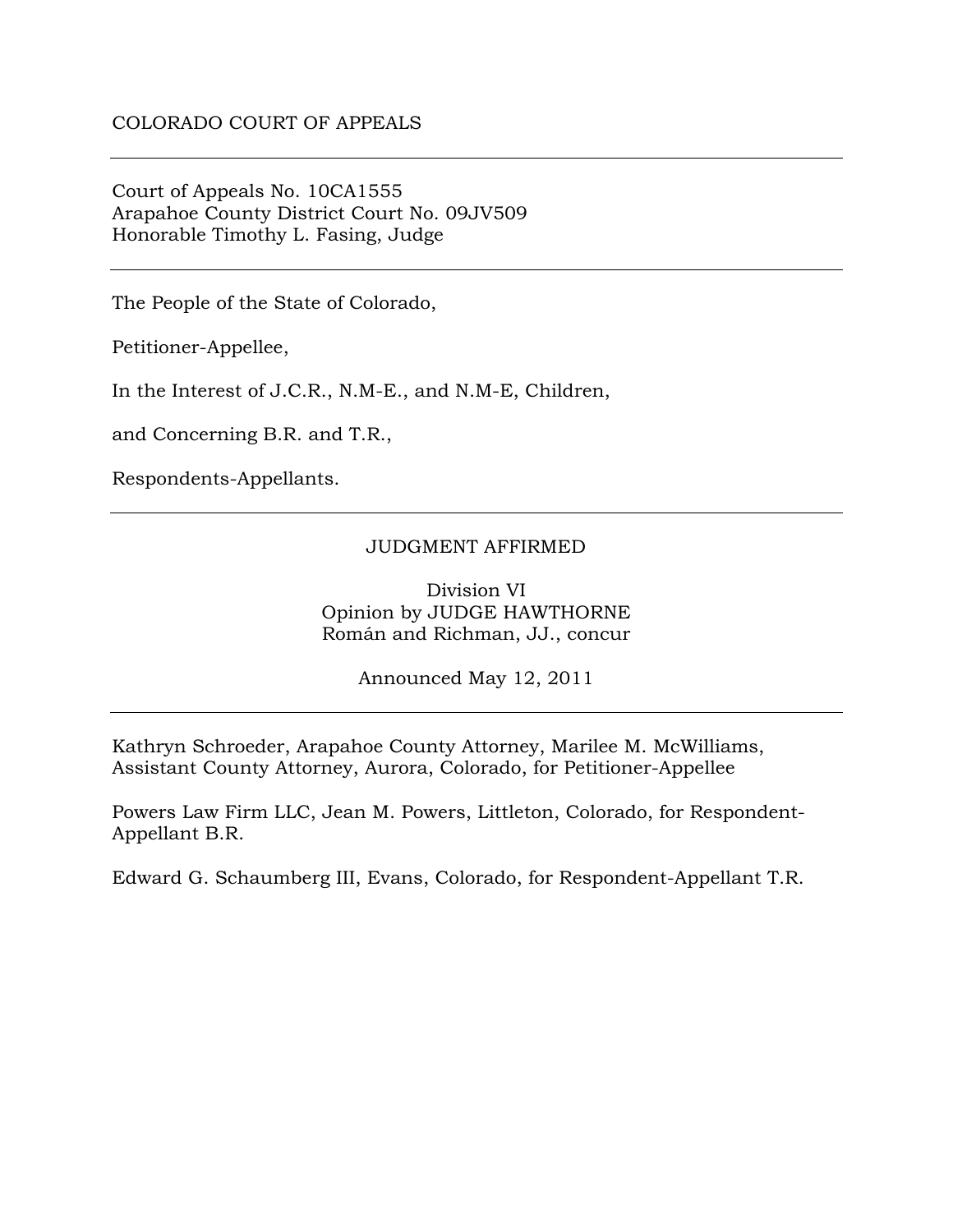In this dependency and neglect proceeding, B.R. (mother) appeals from the judgment terminating the parent-child legal relationships between her and J.C.R. and between her and N.M-E. and N.M-E. (the twins), and T.R. (father) appeals from the judgment terminating the parent-child legal relationship between him and J.C.R. We affirm.

# I. Factual and Procedural Background

In April 2009, the twins, then seven months old, were removed from mother's and father's care after police responded to a domestic violence incident between mother and M.E., the twins' father. Two days later, six-year-old J.C.R. was also removed. The Arapahoe County Department of Human Services (ACDHS) already knew the three parents because of multiple previous domestic violence and suspected drug use referrals.

Father's and mother's treatment plans required them to participate in substance abuse and mental health evaluations and follow the evaluators' recommendations, maintain contact with the ACDHS caseworker, interact appropriately with the children during visitation, maintain stable housing, and maintain employment producing a legal income sufficient to meet the children's needs.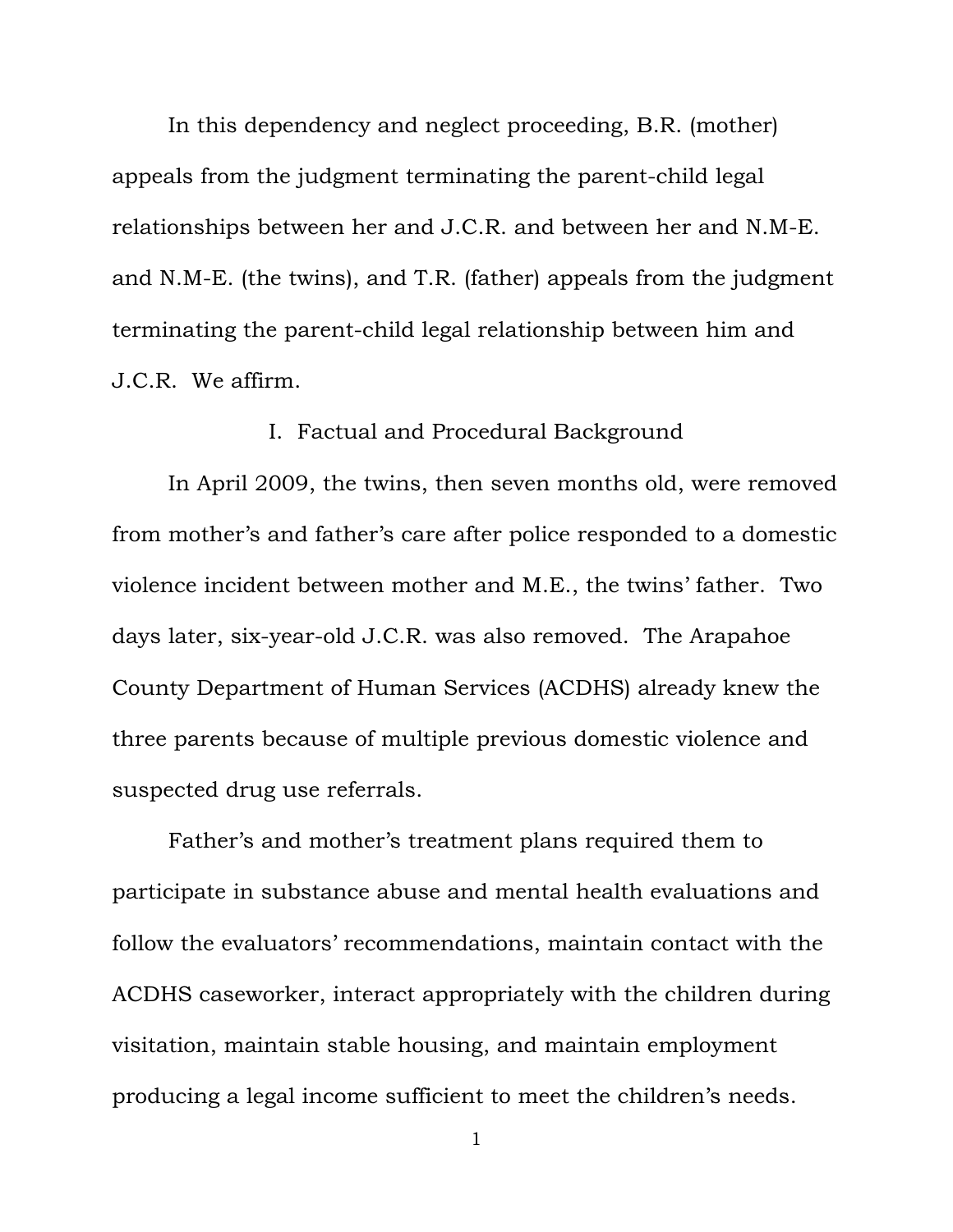Mother's treatment plan also required her to participate in domestic violence treatment.

In January 2010, ACDHS moved to terminate each parent's parental rights, alleging that they had either not complied with their treatment plans or the plans had not been successful. Based on the ACDHS caseworker's testimony and other evidence at the termination hearing, the trial court terminated each parent's parental rights. Mother and father now appeal.

## II. Mother's Appeal

 Mother asserts five claims, which we address and reject in turn.

#### A. ICWA Notice

Mother contends that the judgment terminating her parental rights must be reversed because the Indian Child Welfare Act (ICWA) notice requirements were not met. We are not persuaded.

The ICWA defines an "Indian child" as any unmarried person under the age of eighteen, who is either an Indian tribe member or eligible for membership and a member's biological child. 25 U.S.C. § 1903(4).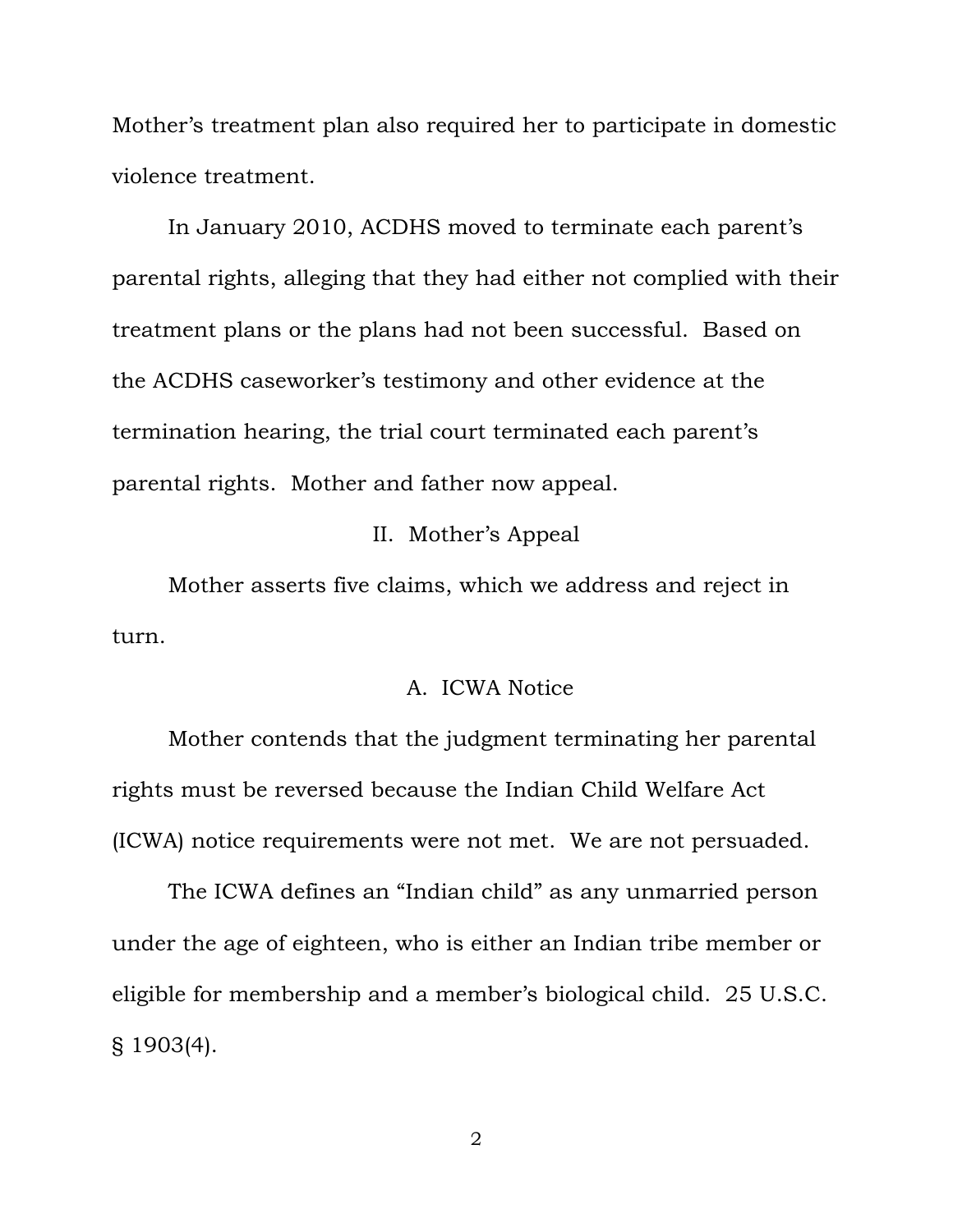The ICWA requires a state to provide notice to the child's or the parent's tribe, or the Bureau of Indian Affairs if the tribe cannot be identified or located, whenever the court knows or has reason to know that an Indian child is involved in any involuntary custody proceeding. 25 U.S.C. § 1912(a). The Guidelines for State Courts indicate that a court may have "reason to believe" the child is an Indian child if (1) any party to the case, Indian tribe, Indian organization, or public or private agency informs the court that the child is an Indian; (2) any public or state-licensed agency involved in child protection services or family support has discovered information which suggests that the child is an Indian child; or (3) an officer of the court involved in the proceeding has knowledge that the child may be an Indian child. Guidelines for State Courts: Indian Child Custody Proceedings, 44 Fed. Reg. 67584, 67586 (Nov. 29, 1979). The Guidelines are not binding, but they have been considered persuasive by state courts. *B.H. v. People in Interest of X.H.*, 138 P.3d 299, 302 n.2 (Colo. 2006).

Colorado's implementing legislation similarly provides that notice must be given whenever the petitioning or filing party "knows or has reason to believe" that the child who is the subject of the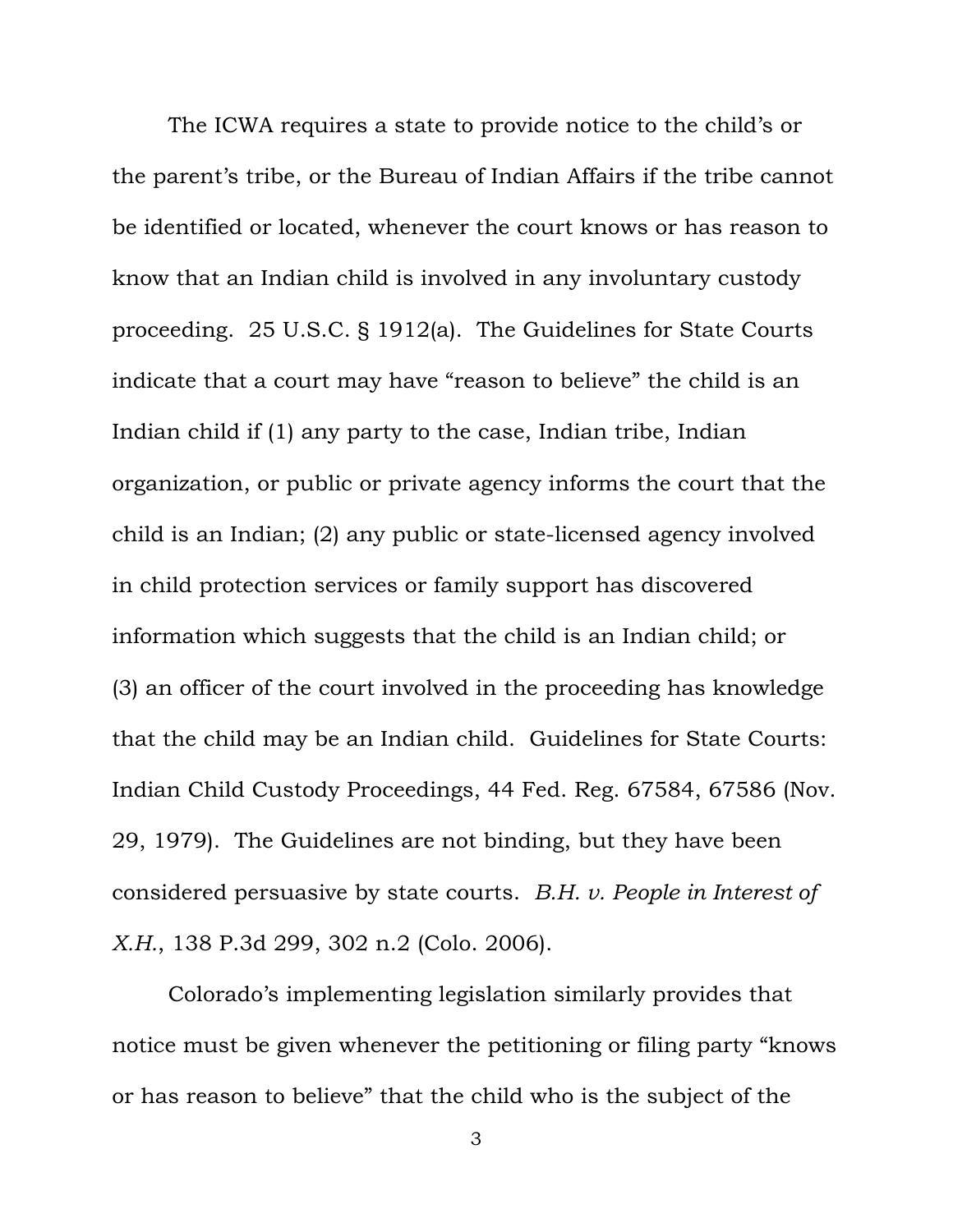proceeding is an Indian child. § 19-1-126(1)(b), C.R.S. 2010.

The Colorado Supreme Court has observed:

Precisely what constitutes "reason to know" or "reason to believe" in any particular set of circumstances will necessarily evade meaningful description. As in other contexts, reasonable grounds to believe must depend upon the totality of the circumstances and include consideration of not only the nature and specificity of available information but also the credibility of the source of that information and the basis of the source's knowledge. In light of the purpose of the Act, however, to permit tribal involvement in child-custody determinations whenever tribal members are involved, the threshold requirement for notice was clearly not intended to be high.

*B.H.*, 138 P.3d at 303.

In this appeal, mother states that approximately three months after the trial court entered its judgment terminating her parental rights and six days before filing her petition on appeal in this court, she revealed to her counsel, for the first time, that she "believes she is a member of two different Indian tribes." Mother concedes that "this tribal heritage having just been reported," it was not considered during the termination trial. We find no record evidence suggesting that the children might be Indian children was ever presented to or became known to ACDHS, a court officer, or the trial court. To the contrary, ACDHS's motion to terminate states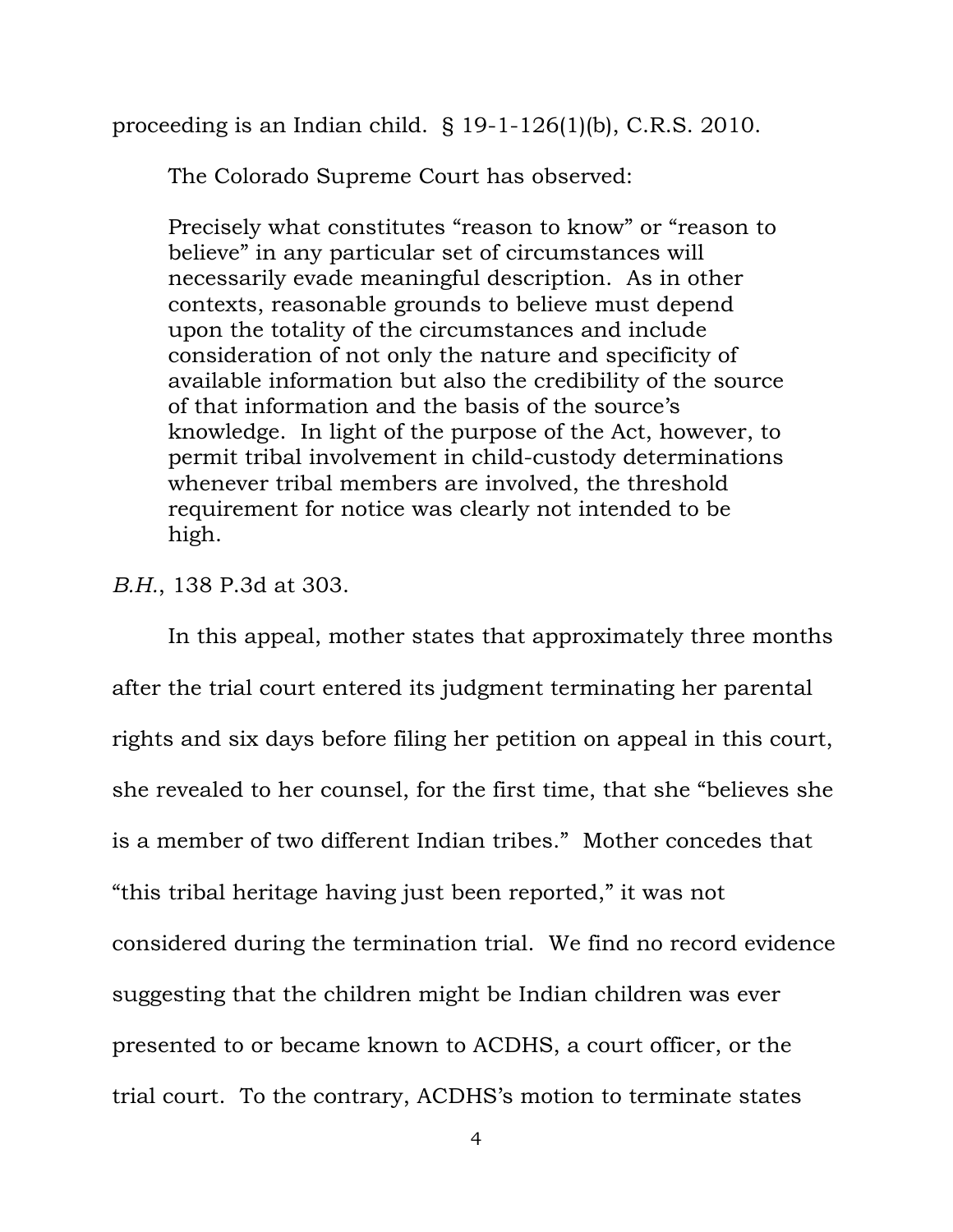that "[t]he Indian Child Welfare Act does not apply to the facts of this case." Because it had no reason to know or believe that the children were Indian children, the court entered an oral finding at the termination hearing, with mother present, that the ICWA "does not apply to the facts of this case."

A notice obligation arises under the ICWA when the court has reason to know or believe that an Indian child is involved in the case. State courts have read this notice obligation broadly, redressing violations when the child's Indian status is unclear and when Indian descent has been merely asserted. *See B.H.*, 138 P.3d at 303-04. And, because the ICWA protects tribal interests, otherwise sufficiently reliable information cannot be overcome by a parent's actions or be disregarded as untimely. *Id.* at 304.

Here, however, there was no information provided by anyone during the proceedings, much less sufficiently reliable information, or even a mere assertion concerning the children's possible Indian heritage. Thus, the trial court had no reason to know or believe that the children had Indian ancestry and, therefore, no reason to notify the children's or parents' tribe, or the Bureau of Indian Affairs concerning the proceeding.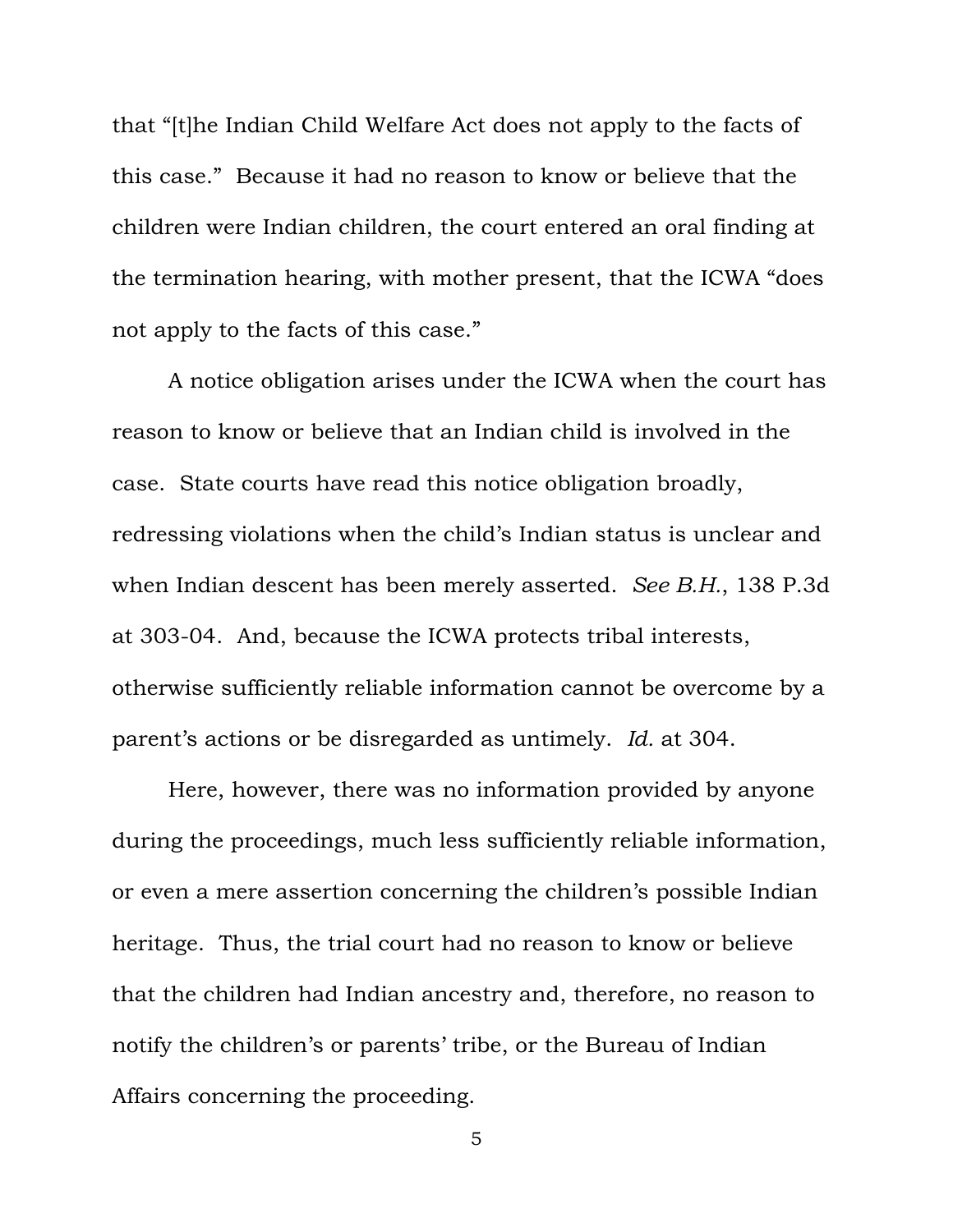Mother relies generally on *People in Interest of J.O.*, 170 P.3d 840 (Colo. App. 2007), to support her argument that the ICWA notice requirements were not met. Because she does not articulate her reasoning, we assume mother cites *J.O.* to argue that she can assert her, and therefore the children's, possible Indian heritage for the first time on appeal. *See id.* at 842 ("the notice requirements of the ICWA serve the interests of the Indian tribes and, therefore, cannot be waived by a parent and may be raised for the first time on appeal"). Mother also relies implicitly on *In re Justin S.*, 150 Cal. App. 4th 1426, 1435, 59 Cal. Rptr. 3d 376, 383 (2007), which was cited in *J.O.* and held that ICWA notice issues may be raised on appeal even where the issues were not mentioned in the juvenile court.

Mother's reliance on these cases is misplaced because they are distinguishable. In both cases, the children's Indian heritage had been raised in the termination proceedings and an ICWA notice had been sent to the applicable tribes and the Bureau of Indian Affairs. In *J.O.*, the ICWA notice was sent because the father claimed in a temporary custody hearing to be one-quarter Apache. The mother, who did not attend the termination hearing, challenged the ICWA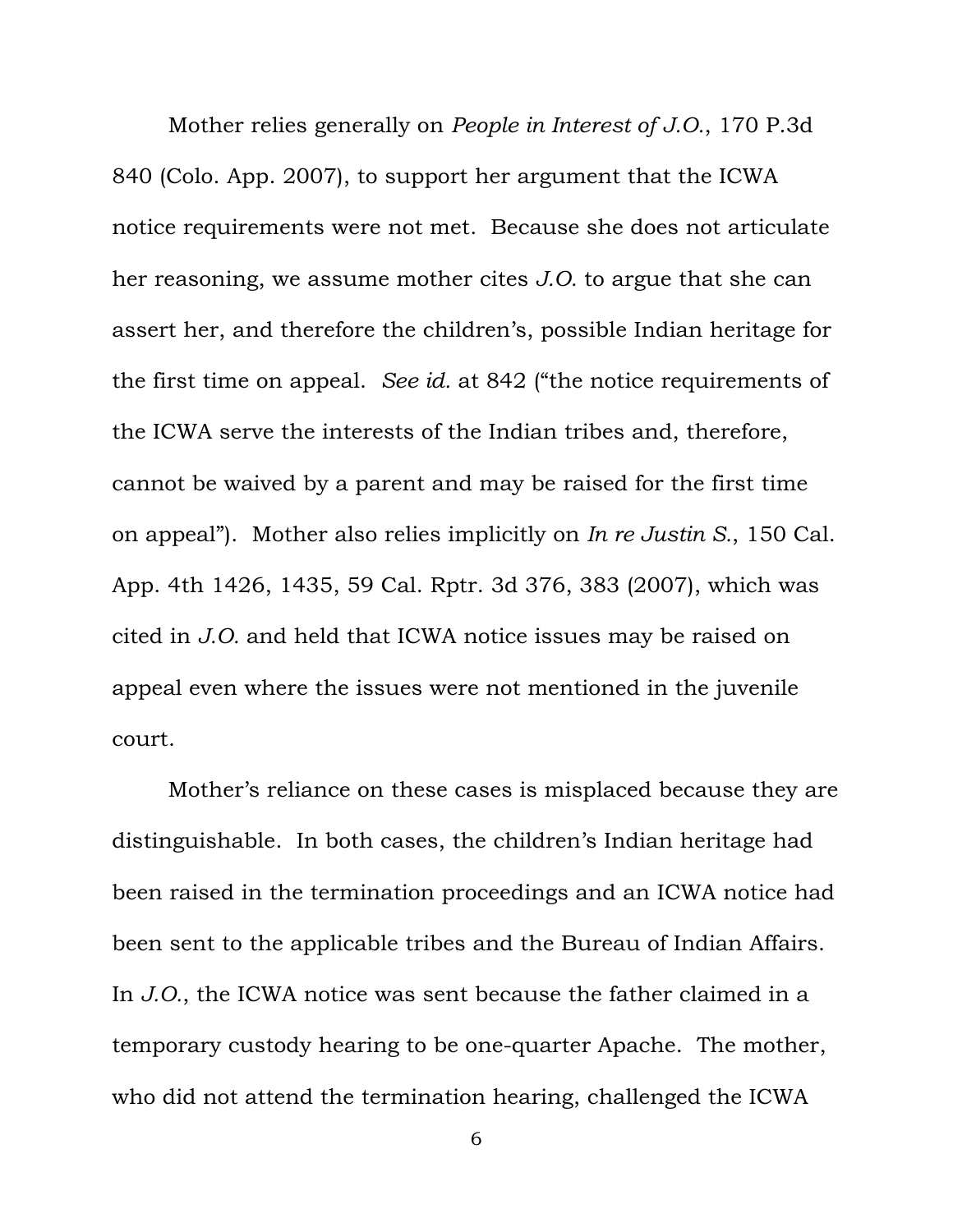notice's timeliness and sufficiency for the first time on appeal. In *Justin*, the mother challenged the juvenile court's order reinstating its termination judgment after a limited remand hearing concerning the ICWA notice's sufficiency because she had not received notice of the hearing. Without notice, the mother had been unable to challenge the ICWA notice's adequacy before the juvenile court and therefore, did so for the first time on appeal.

Thus, *J.O.* and *Justin* involved the ICWA notices' sufficiency and not, as here, an ICWA notice not being given because the trial court had no reason to know or believe that the children were Indian children. Further, neither case holds that because a parent asserts the children's possible Indian heritage for the first time on appeal, a remand is necessary to require the trial court to provide the ICWA notice. To the extent *J.O.* and *Justin* can be read otherwise, we disagree and decline to follow them.

Accordingly, reversing the judgment terminating mother's parental rights and remanding for further proceedings under the ICWA is not required.

B. Compliance with Treatment Plan Mother contends that the evidence does not support the trial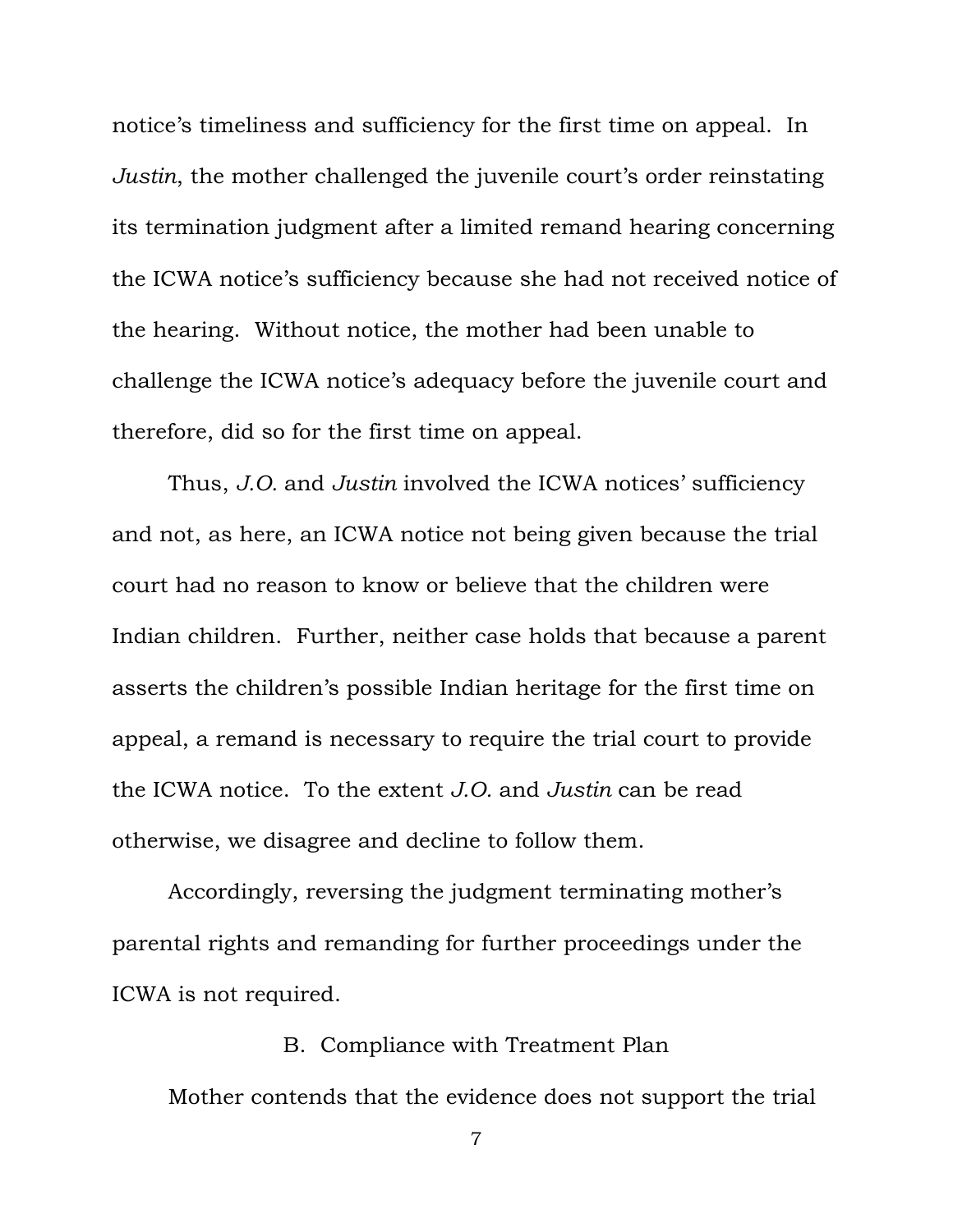court's conclusion that the criteria for terminating her parental rights had been established. Specifically, she argues that there was no credible domestic violence evidence, and the evidence shows that if she had been given an additional six months to work on her treatment plan, she would have been found to be fit. We agree with the trial court that the grounds for terminating mother's parental rights were proven by clear and convincing evidence.

Under section 19-3-604(1)(c), C.R.S. 2010, the legal relationship between a parent and his child may be terminated if the child has been adjudicated dependent or neglected and the court finds based on clear and convincing evidence that the parent did not reasonably comply with a treatment plan approved by the court or the treatment plan has been unsuccessful; that the parent is unfit; and that the parent's conduct or condition is unlikely to change within a reasonable time.

The parent is responsible for assuring compliance with and success of the services provided. *People in Interest of C.T.S.*, 140 P.3d 332, 335 (Colo. App. 2006). Although absolute and complete compliance with the treatment plan's provisions is not required, partial compliance, or even substantial compliance, may not be

<sup>8</sup>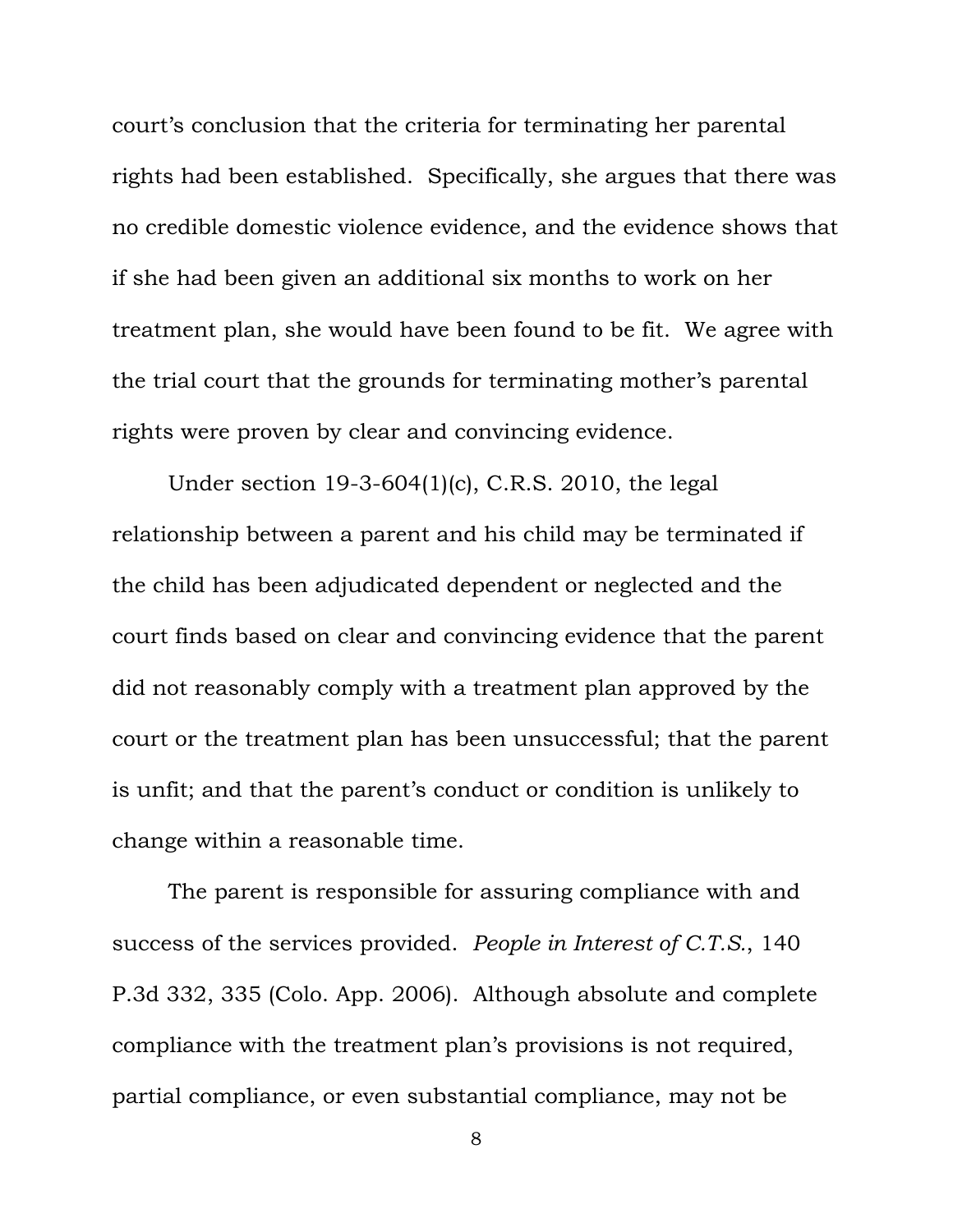sufficient to render the parent fit. *People in Interest of D.L.C.*, 70 P.3d 584, 588 (Colo. App. 2003).

The state must afford a parent a reasonable period to comply with a court-approved treatment plan before moving to terminate parental rights. *People in Interest of D.Y.*, 176 P.3d 874, 877 (Colo. App. 2007). A reasonable time is not an indefinite time, and it must be determined by considering the child's physical, mental, and emotional conditions and needs. *People in Interest of A.J.*, 143 P.3d 1143, 1152 (Colo. App. 2006).

In determining whether a parent's conduct or condition is unlikely to change within a reasonable time, the trial court may consider whether any change has occurred while the dependency and neglect proceeding was pending, the parent's social history, and whether the parent's conduct or condition is chronic or longterm in nature. *K.D. v. People*, 139 P.3d 695, 700 (Colo. 2006).

Here, the record shows that domestic violence, which had initially led to removing the children from mother's care, continued to be a problem for mother throughout the case. In May 2009, there were concerns that mother was in a domestic violence relationship because she appeared for visitation with bruises on her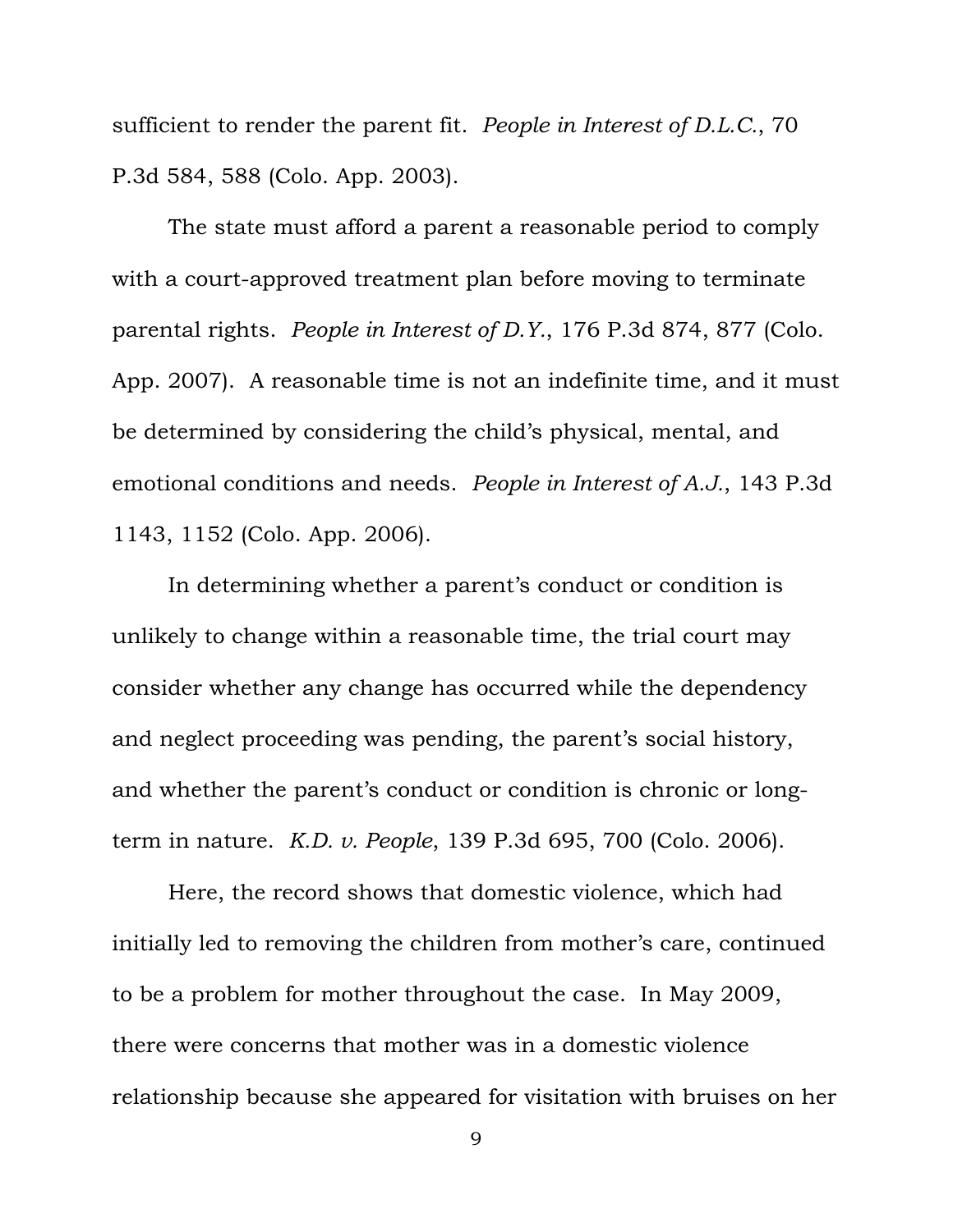face. At about that time, mother admitted there had been domestic violence during a camping trip that she and father had taken. In June 2009, there were more domestic violence charges involving M.E., and in August, mother indicated that she was concerned for her safety because she had learned from M.E.'s drug dealer that M.E. was out of jail and had "put a hit out on her." In October 2009, mother once again had visible marks on her face and neck resulting from a domestic violence incident involving father.

The caseworker testified that mother did not comply with the requirement that she obtain domestic violence treatment. She did not obtain domestic violence perpetrator's treatment and only partially complied with the requirement that she obtain domestic violence victim's treatment. In addition, she did not comply with her treatment plan's other requirements. While the case was pending, she had never been employed; her contact with the caseworker had usually been limited to excuses as to why she was not working on her treatment plan; she was consistently late arriving for visits with the children; she always had "one excuse or another" for failing to comply with substance abuse treatment; she had not had stable housing; and she had never obtained any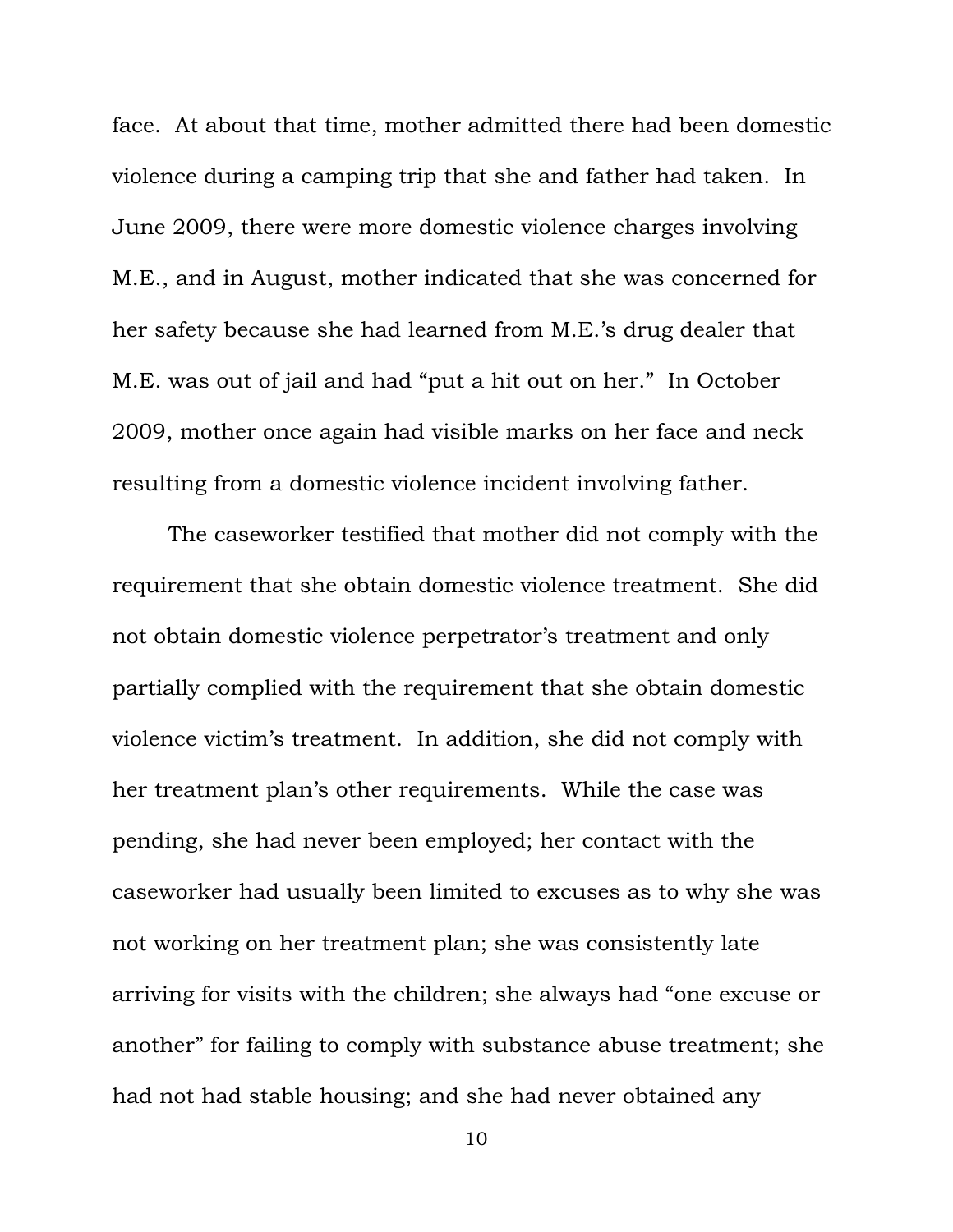mental health treatment.

The trial court found that although mother was "somewhat successful" with visitation, she was noncompliant or only partially compliant with her other treatment plan elements, and that, as a result, she was not fit to parent the children. The court rejected mother's request for additional time to work on her treatment plan, noting that "there has already been a great deal of time expended," and finding that "this [situation] is not likely to change within a reasonable period of time." The trial court's findings are amply supported by the record.

## C. Less Drastic Alternatives

Mother contends the evidence does not support the trial court's conclusion that there were no less drastic alternatives to terminating her parental rights. She argues that the children could have been placed with their fathers or other family members while she continued to work on her treatment. We are not persuaded.

Implicit in the statutory scheme is a requirement that the trial court consider and eliminate less drastic alternatives before entering an order terminating the parent-child legal relationship. *People in Interest of M.M.*, 726 P.2d 1108, 1122 (Colo. 1986).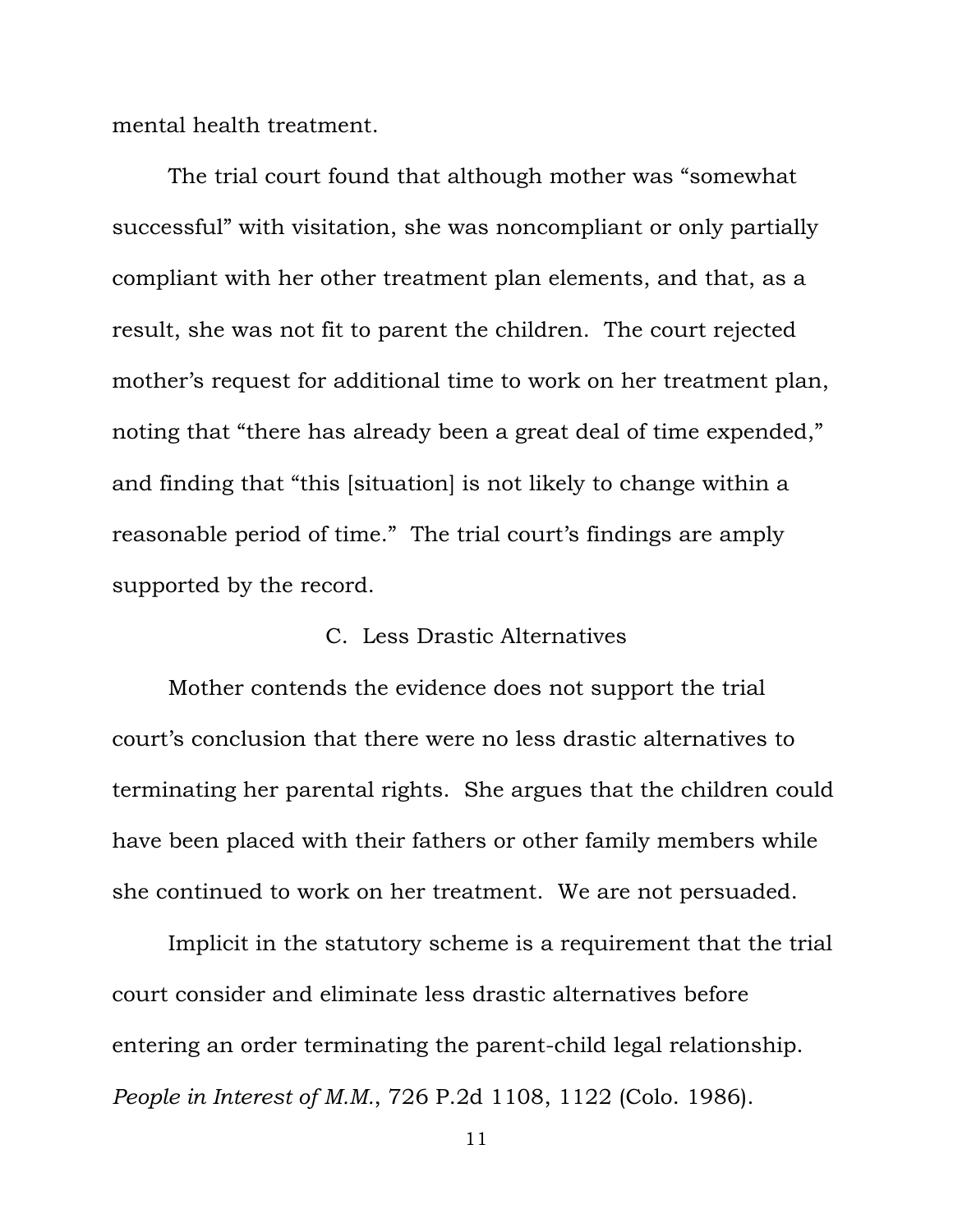In considering whether there is a less drastic alternative to terminating parental rights, the court must give primary consideration to the child's physical, mental, and emotional conditions and needs. *People in Interest of M.B.*, 70 P.3d 618, 626 (Colo. App. 2003). In determining whether permanent placement with a relative or other person is a viable less drastic alternative to termination, the court may consider various factors, including whether an ongoing relationship would be beneficial or detrimental to the child. *People in Interest of J.L.M.*, 143 P.3d 1125, 1127 (Colo. App. 2006). Permanent placement is not a viable less drastic alternative to termination if the children need a stable, permanent home that can only be assured by adoption. *People in Interest of Z.P.*, 167 P.3d 211, 214 (Colo. App. 2007).

Here, the caseworker testified that a family placement had been found for J.C.R., but, because any arrangement that would allow his parents to be part of his life would be detrimental to him, terminating both parents' parental rights was necessary. The twins had developmental delays, and the caseworker opined that terminating parental rights was in their best interests so that they could have the stability and permanence that adoption would give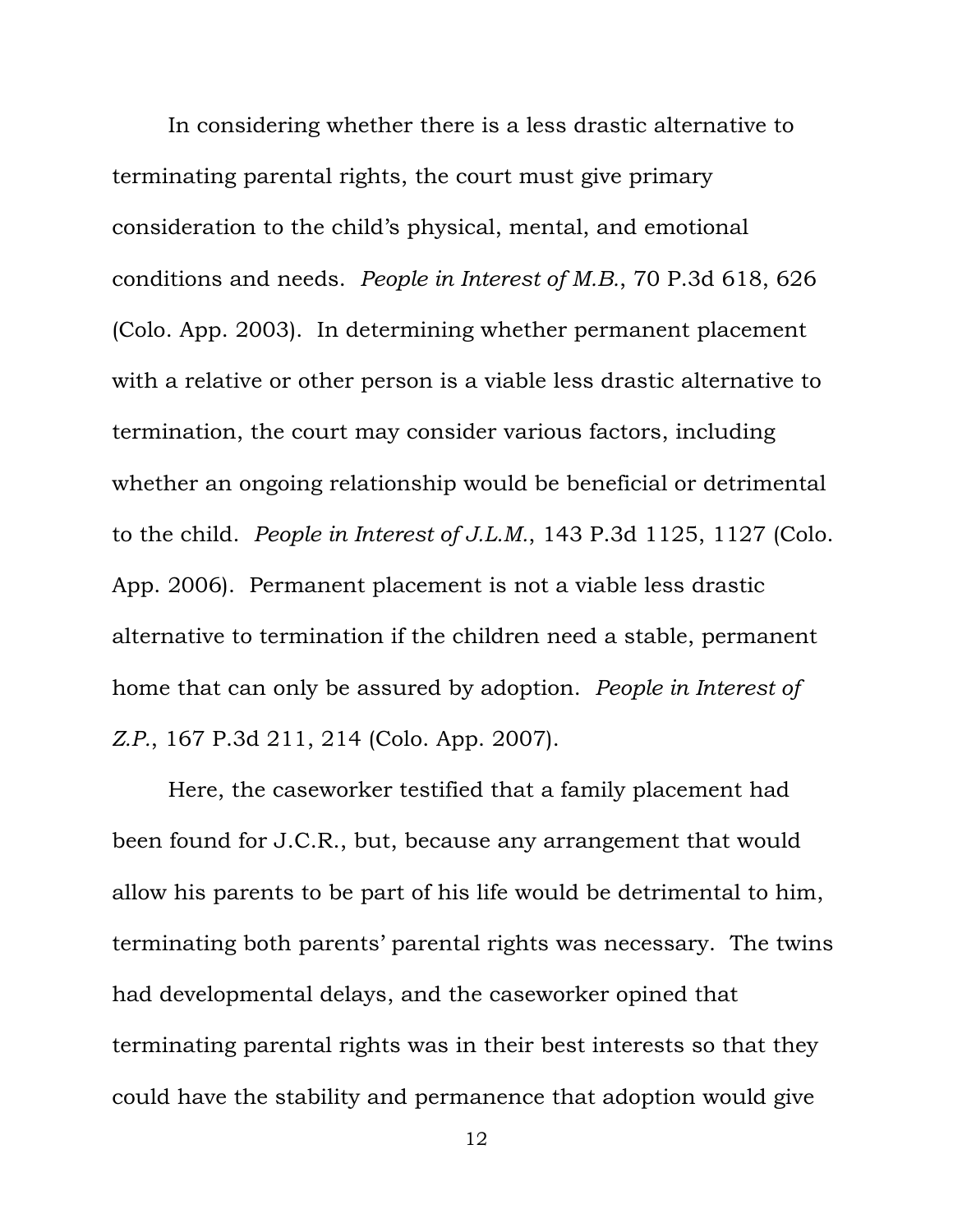them.

Therefore, the record supports the trial court's finding that there was no less drastic alternative to terminating mother's parental rights with respect to all three children.

#### D. Reasonable Efforts

Mother contends that ACDHS failed to provide "diligent supportive services" to her. She implies that ACDHS rendered her homeless by requiring that she and father have no contact with one another, and argues that by failing to provide her with assistance in locating housing or income sources, ACDHS failed to make reasonable efforts to reunite the family. We reject this contention.

Generally, the state must make reasonable efforts to prevent out-of-home placement of abused or neglected children and to reunite the family. *C.T.S.*, 140 P.3d at 335. Among other things, the state is required to provide each parent with "[i]nformation and referral services to available public and private assistance resources." § 19-3-208(2)(b)(III), C.R.S. 2010. It is then the parent's responsibility to use those services to obtain the assistance that he or she needs to comply with his or her treatment plan's requirements regarding housing, employment, or other matters.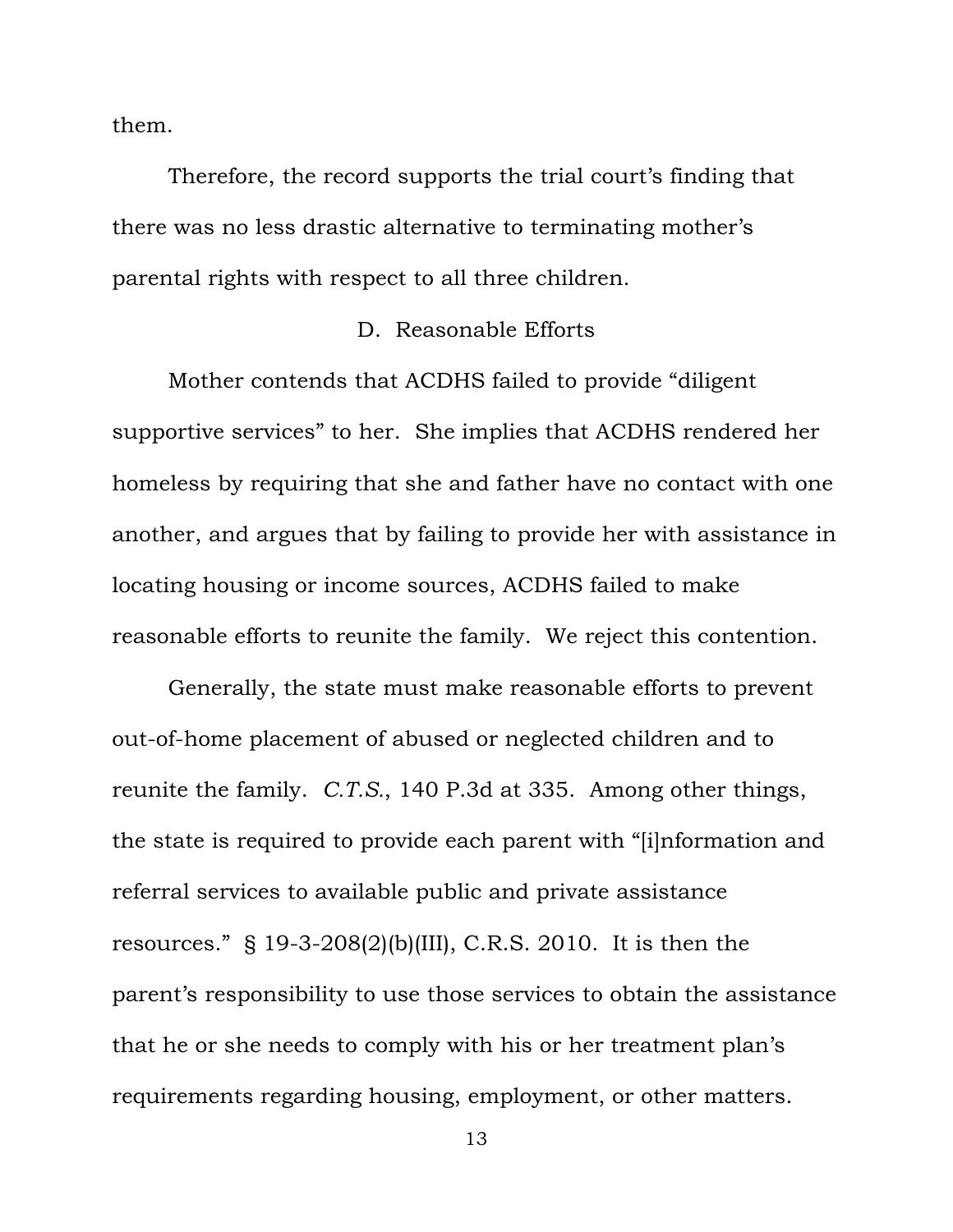*See C.T.S.*, 140 P.3d at 335 (the parent is responsible for assuring compliance with the treatment plan).

Here, the caseworker testified that mother was provided with information on homeless shelters, which could serve as "steppingstones to housing," and with other resources to assist her in finding housing. She indicated that once mother was given these resources, ACDHS expected her to find her own housing. The caseworker stated that she was also willing to help mother access public benefit programs that could have provided her with legal income. However, although mother told her that she was having trouble getting benefits in place, mother never told her with whom she was working to obtain benefits. Therefore, the caseworker could not follow up to find out what, if anything, ACDHS could do to help.

The trial court reasonably could conclude, based on the evidence, that ACDHS discharged its responsibility to make reasonable efforts to rehabilitate mother and reunite her with her children by providing her with information that she could have used to find housing, and by standing ready to assist her in obtaining any financial benefits for which she was qualified.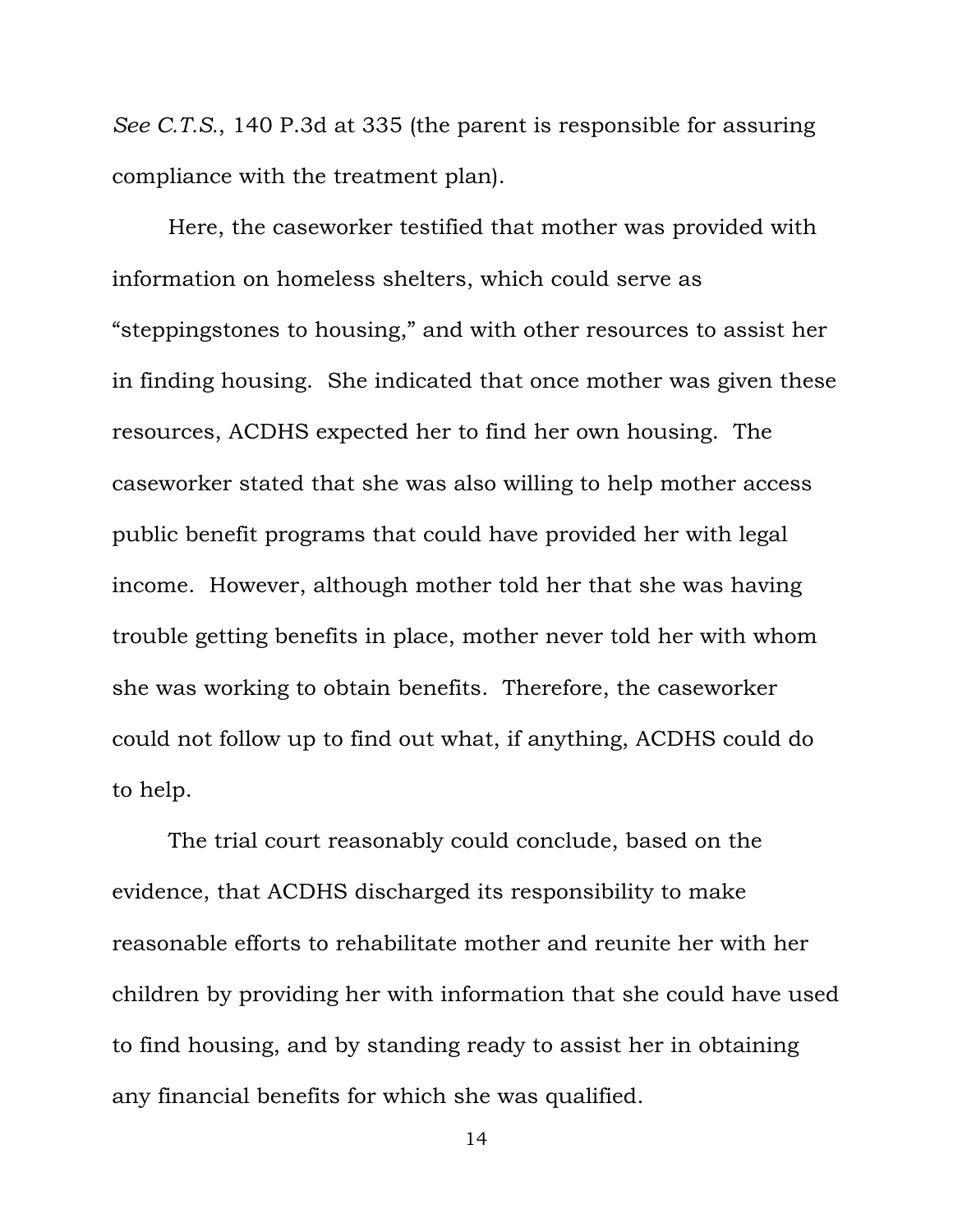To the extent mother argues that ACDHS caused her homelessness by requiring her to live apart from father, we reject her argument. As the trial court noted, throughout the testimony there was evidence of "ongoing domestic violence between the respondent parents that raised child safety issues." Under such circumstances, mother could not provide safe housing for the children by living with father.

### E. Request for Assistant or Advisory Counsel

Finally, under the heading "additional issues," mother "requests an independent review of the record and appointment of experienced appellant [sic] counsel to review the record and transcripts . . . to search for issues not raised by trial counsel, or to construct arguments to support identified issues." We construe this as a request to appoint an assistant or advisory appellate counsel, and we decline to do so.

Under Colorado law, a parent involved in a dependency and neglect proceeding has the right to be represented at every stage in the proceedings and the right to seek the appointment of counsel if he or she is unable financially to secure counsel on his own or her own. § 19-3-202(1), C.R.S. 2010. However, we are aware of no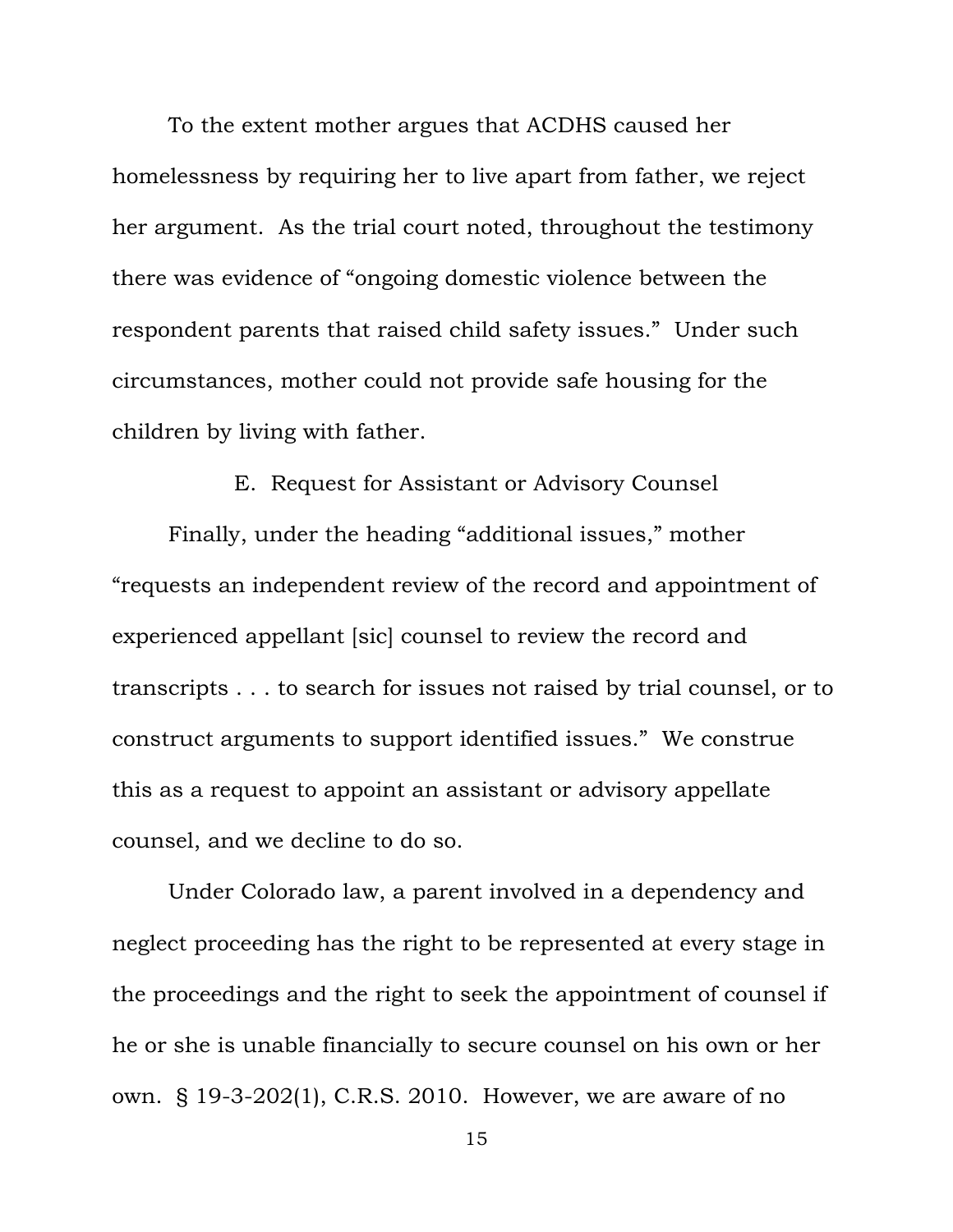authority, and mother has cited none, for the proposition that a parent is entitled to have "experienced appellant counsel" appointed to assist his or her appointed counsel in representing the parent on appeal. The case cited by mother, *People in Interest of N.A.T.*, 134 P.3d 535 (Colo. App. 2006), does not stand for that proposition. Accordingly, mother's request is denied.

# III. Father's Appeal

Father contends that the trial court erred in terminating his parental rights by concluding that he had failed to reasonably comply with his treatment plan within a reasonable time. We construe this as contending that there was insufficient evidence that father (1) had failed to comply with his treatment plan, and (2) could not become a fit parent within a reasonable time. We disagree.

Here, more than a year elapsed between April 2009, when J.C.R. was placed in foster care, and July 2010, when the termination hearing took place. The caseworker testified that during that time, father had been "somewhat successful" in obtaining housing, having obtained an apartment approximately two and a half months earlier. She stated that ACDHS required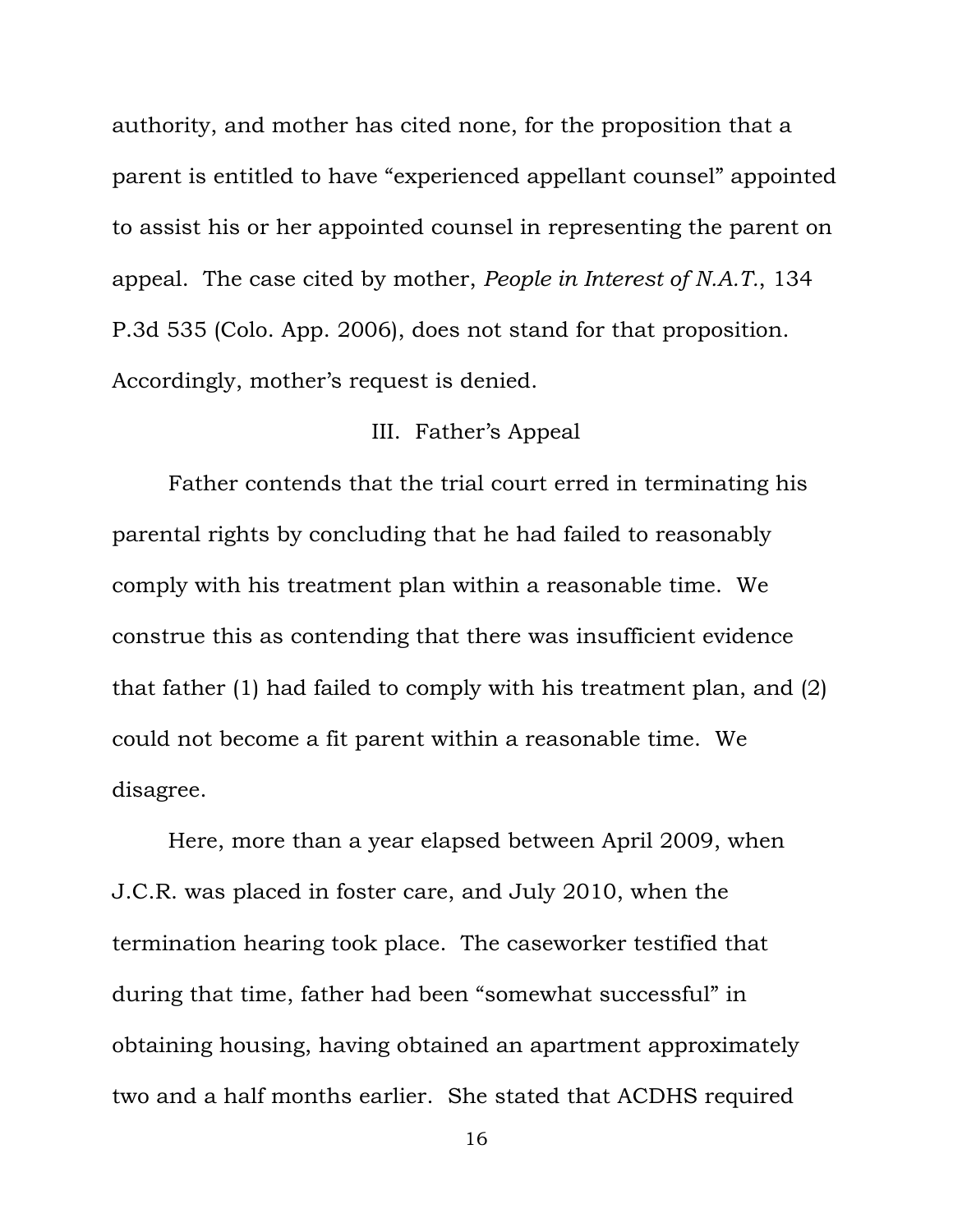housing in the same location for at least six months before considering returning the child to the home.

Father had missed several visits with the child, partly because he was incarcerated for violating a protection order and partly because a warrant had been issued for his arrest in connection with a domestic violence incident and he did not want the child to see him arrested. Despite the missed visits, the caseworker testified that father had been "partially successful" in his treatment plan's visitation component because when he attended visits, they were "appropriate."

Father had complied with the requirement that he obtain a substance abuse evaluation, and he had not been asked to obtain any treatment. However, father had not complied with his treatment plan's mental health component because, although he had received some therapy, he had not provided ACDHS with any evidence that he obtained a mental health evaluation, which ACDHS would have used to assess his needs. Also, the caseworker was unable to verify that father had completed anger management class.

Father was deemed unsuccessful in maintaining employment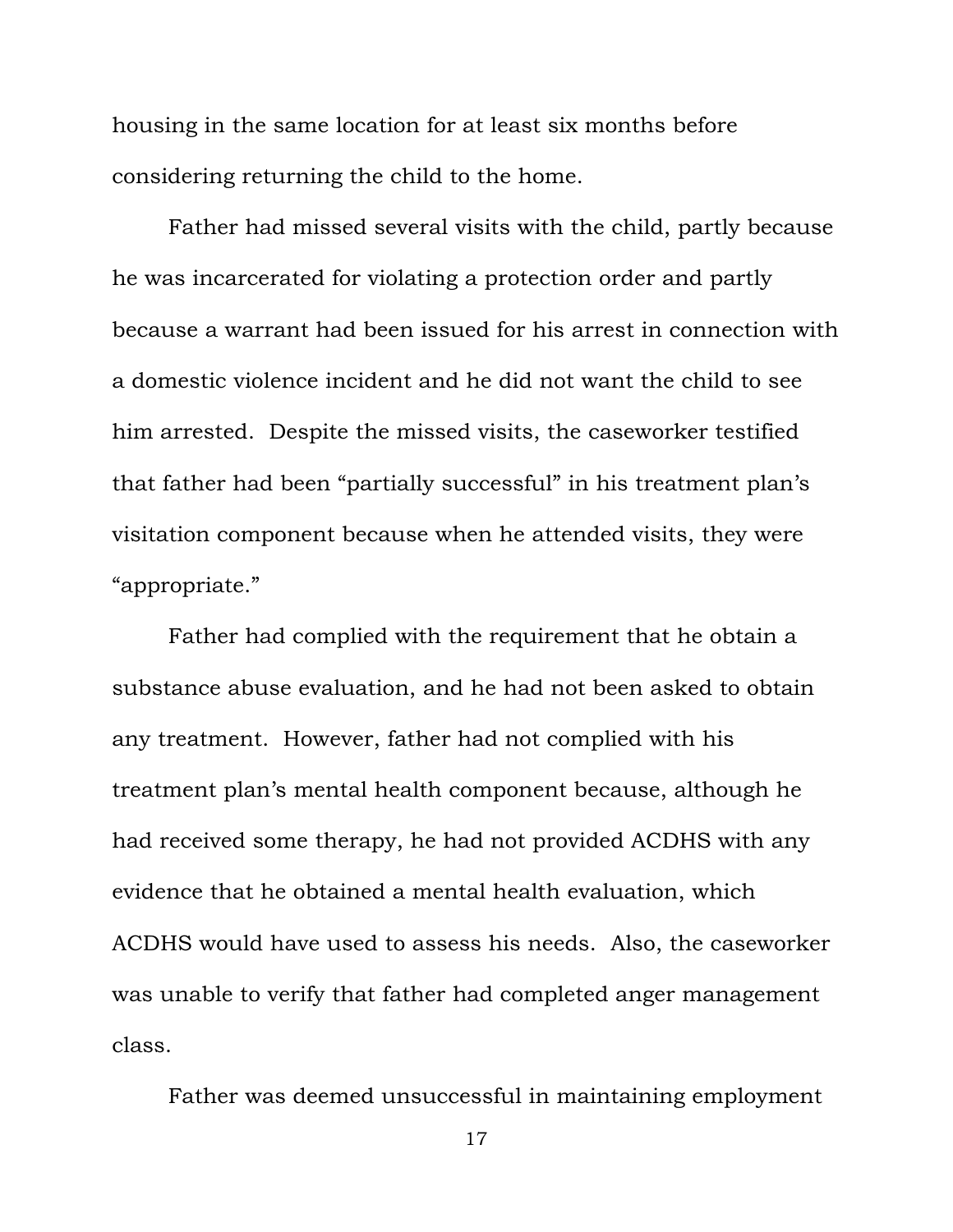because he had not shown he would be able to support the child with his income.

The caseworker reported that continuing alleged domestic violence between father and mother was "[a] large concern" because there had been a past domestic violence pattern which called into question father's ability to protect his child. Referrals involving domestic violence and possible physical abuse and substance abuse had begun in 2001, when mother's and father's oldest child was a little girl, and they had continued after the younger children were born.

The trial court found that father had been at least partially successful with several of his treatment plan's components. However, the court noted that he had not maintained stable housing for a six-month period, there were concerns about domestic violence, and there was no evidence that he earned enough to support himself and his child. The court concluded that "overall," father was not reasonably compliant with his treatment plan and not fit to parent the child, and that the situation was not likely to change within a reasonable time period. The record supports these findings.